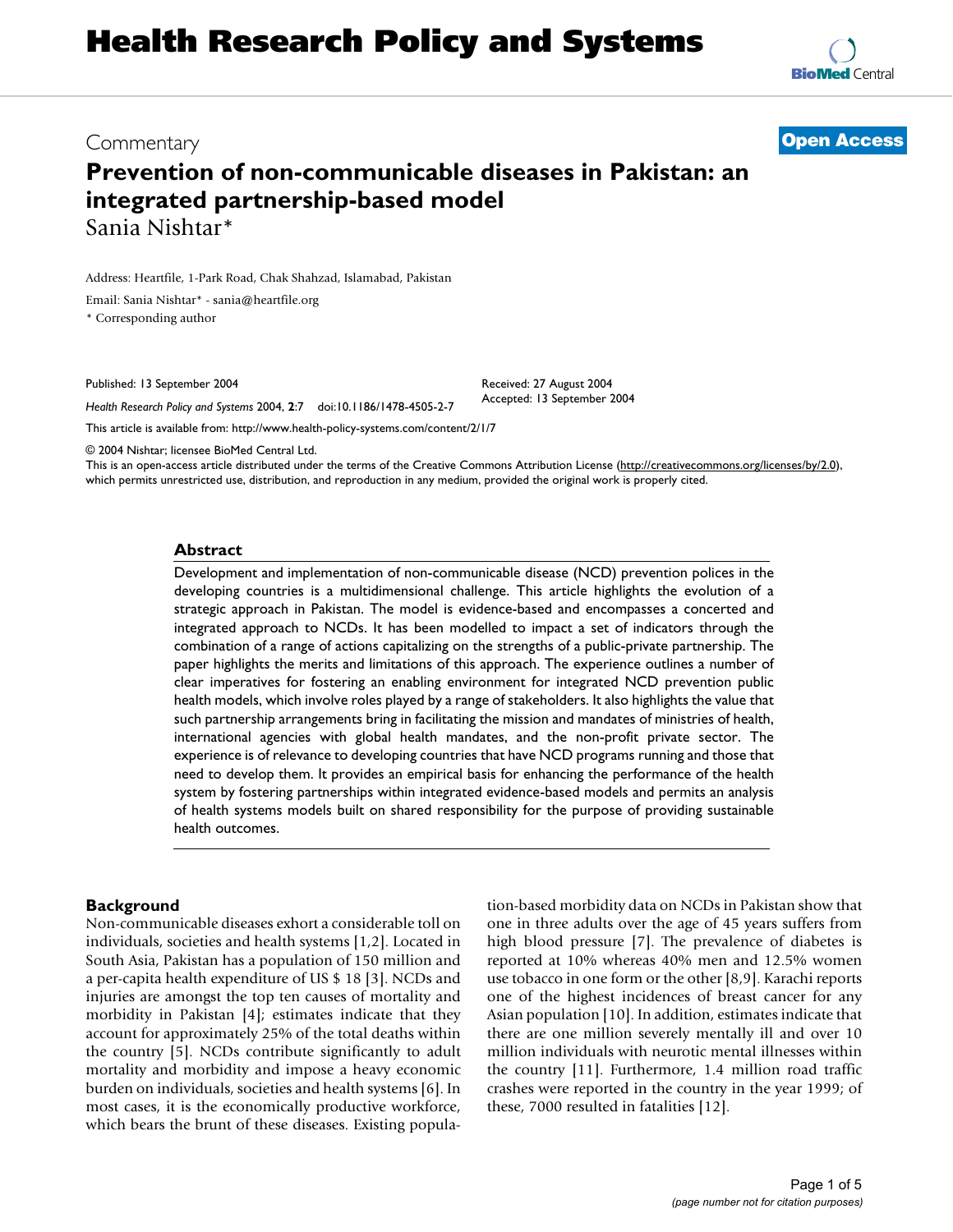Established evidence highlights the potential to limit NCD mortality and morbidity through appropriate public health strategies aimed at disease prevention, risk factor control and health promotion [13]. Addressing NCDs in a developing country such as Pakistan is a multidimensional challenge with implications at different levels and necessitates a two fold action. Firstly, lobbying for appropriate investments and policies to facilitate their inclusion in the development and health agenda [14], and secondly, developing scientifically valid, culturally appropriate and resource-sensitive models incorporating and integrating the multidisciplinary range of actions relevant for NCD prevention.

In Pakistan, the public-private tripartite partnership led by Heartfile (a non-profit NGO registered under the Societies Registration act of 1860 in Pakistan) and constituted additionally by the Ministry of Health and the WHO Pakistan office has recently released the *National Action Plan for Non-Communicable Disease Prevention, Control and Health Promotion in Pakistan* (NAP-NCD) to achieve national goals for the prevention and control of NCDs [15]. This paper discusses the strengths and limitations of this initiative and highlights the value that such partnership arrangements bring in facilitating the missions and mandates of various partners.

#### **Merits**

The present exercise is the first opportunity to mount a truly 'national plan of action' aimed at preventing and controlling NCDs with the Governments' commitment to NCD prevention as a priority and to enlist a broad range in inputs from within Pakistan for addressing a challenging issue. The NAP-NCD outlines a concerted and comprehensive approach; one that incorporates both policies and actions. It is set within a long-term and life-course perspective and calls for an institutional, community and public policy level change. It has been designed to overcome the tendency to rely on a disjointed set of small scale projects, factoring integration at six levels: grouping NCDs so that they can be targeted through a set of actions, harmonizing actions, integrating actions with existing public health systems, incorporating contemporary evidencebased concepts, combining prevention and health promotion and harnessing the potential within partnerships.

#### *Disease domain integration*

the term NCDs is technically reserved for a group of preventable diseases that are linked by common risk factors: cardiovascular diseases, some chronic lung conditions, cancer and diabetes fall within this category. However NAP-NCD also includes injuries and mental health within this framework as country requirements necessitate that these be addressed within a combined strategic framework through synchronized public health measures.



**Figure 1** Paradigm for NCD prevention, control and health promotion

There are many common grounds for combining public health actions to address these diseases.

#### *Action level integration*

the NAP-NCD delivers an Integrated Framework for Action (IFA) [16]; this is modelled to impact a set of indicators through the combination of actions across the range of NCDs in tandem with rigorous formative research. The IFA emanates from the concept highlighted in Fig 1; within this framework, it encompasses two sets of strategies; those that are common across the entire range of NCDs and others that are specific to each NCD domain. The first strategy includes a behavioural change communication strategy, reorientation of health services strategy and surveillance, while the second pertains to legislative and regulatory matters.

#### *Systems level integration*

the approach adopted horizontally integrates NCD prevention with existing public health and social welfare infrastructure. It thus contributes to strengthening of the pubic health configuration and reorients health services to a more preventive orientation.

#### *Integration of concepts*

NAP-NCD packages several contemporary and novel approaches. The population approach includes a behavioural research and social marketing-guided communication strategy and active role of local opinion leaders and educational institutions. Reorientation of health services includes scaling up of professional capacity and basic infrastructure in health care facilities and ensuring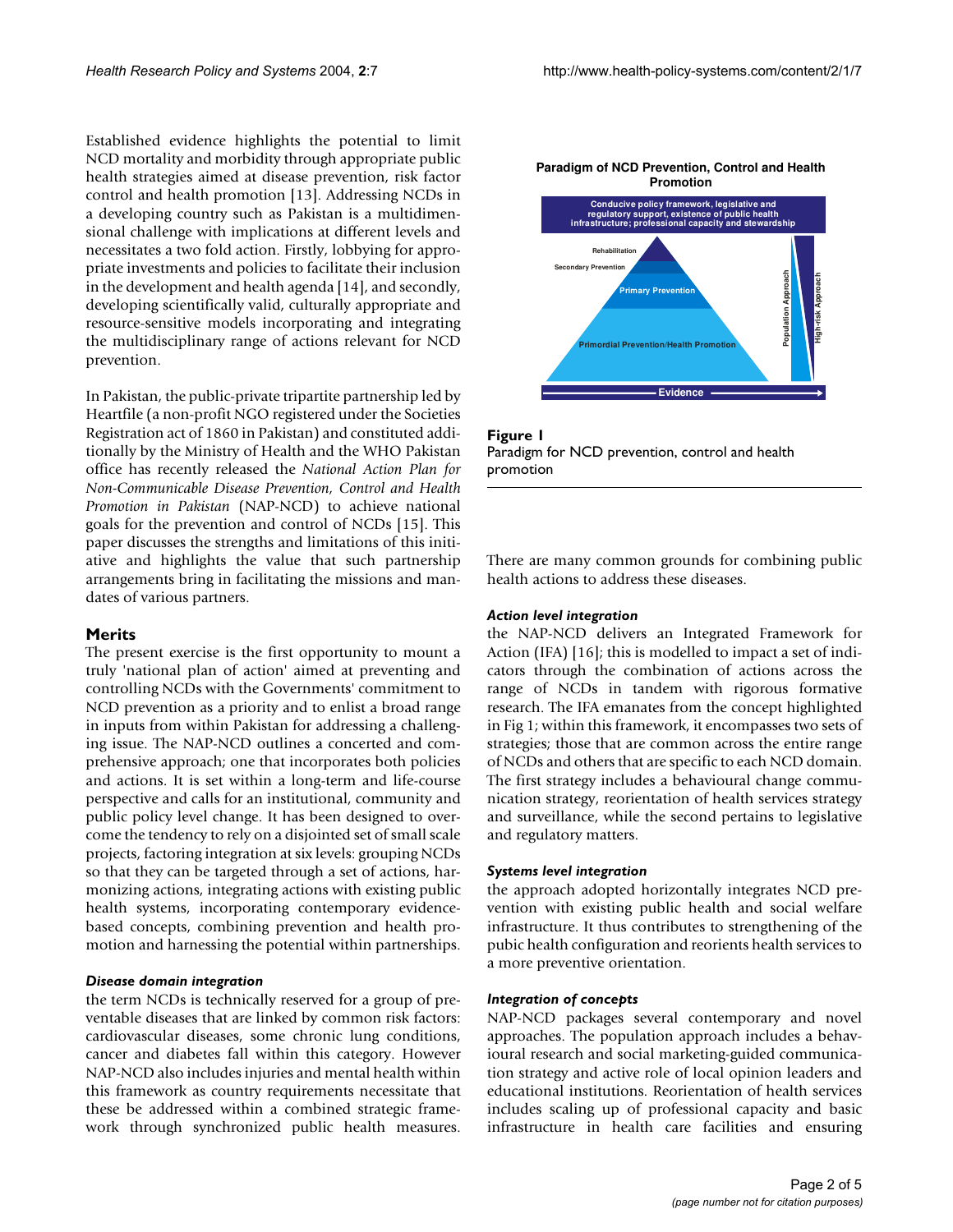availability of, and access to, essential drugs at all levels of health care. The IFA packages a common population surveillance mechanism for all NCD's (with the exception of cancer). The model includes population surveillance of common risk factors and combines a module on population surveillance of injuries and mental health. The model has also been adapted for program evaluation.

#### *Combining prevention and health promotion*

prevention is concerned with avoiding diseases whereas health promotion is about improving health and wellbeing. Both approaches are overlapping and complimentary and can be present in the same programme with similar activities and hold different meanings for two groups of targeted populations with different results. The public health approach to NCDs offers one of the best opportunities to combine prevention and health promotion to improve multiple positive outcomes; an approach NAP-NCD has capitalized on.

#### *Public-private partnership dimension*

this initiative created a mechanism for visible involvement and participation of relevant ministries, educational institutions, NGOs and leadership foci at a national consultation level and created avenues for their participation in the process that led to its development. In addition, all the key elements and advantages that stand to be gained from comprehensive grouping and maximizing on partnerships have been built upon: integration with the existing health system, inter-sectoral and intra-health-sector collaborations, linkage with the national health policy and partnerships with the private sector. NAP-NCD recognizes the scope of partnerships in public health activities and outlines a scope of interventions that are built on shared responsibility, allowing for agencies to participate according to their own missions, mandates, interests and resources. NAP-NCD fosters partnerships and interface arrangements between the public and private sectors so that the federal government is not solely responsible for getting these programmes out to the communities, but can rely on groups and national organizations that have complementary mandates. These partnerships are in harmony with national health priorities, complement state initiatives and are optimally integrated with national health systems.

#### **Value to participating agencies** *Ministry of Health*

Reproductive health and communicable disease prevention and control have traditionally been priority areas for the Ministry of Health. Prevention and control of NCDs did not previously feature as part of the National Health Policy of 2001. There were therefore no specific programs in the national and provincial health departments and no budgetary line for NCD prevention up until the signing of the agreement, which lay the terms of reference for developing NAP-NCD [17]. By leveraging on the technical strengths of a private sector partner, the MOH was able to acquire a scientifically sound plan incorporating broadbased consensus. By adopting this Plan, the MoH has included NCD prevention and control as part of its policy framework. The Federal Government has also shown commitment to implement the plan. Budgetary allocations have been made from the Ministry of Health's existing resources for its first phase of implementation [18]; these will support the establishment of a surveillance system and a behavioural change communication campaign through the media; in addition a training program has been introduced into the work-plan of Lady Health Workers (LHWs), Pakistan's field force of health care providers at the grass roots level in 17 districts targeting a population of approximately 10 million. Heartfile has previously pilot tested this approach in partnership with the MoH [19]. Since Heartfile has the major participatory role in implementing these activities; this approach allows the government to fulfil a policy obligation to include the private sector in national programs outside of a 'contractual' mode. It therefore serves as an empirical basis for health sector reform in the area of public-private collaboration. Overall funding for prevention and health promotion in the national health budget has been increased.

The next stage of implementation of NAP-NCD includes reorientation of health services and a comprehensive school health program. A proposal is already in the funding pipeline to seek additional resources from the governments' development budget and from donor sources.

#### *World Health Organization*

As part of its global mandate, WHO provides technical support to 'priority national programs' through its Joint Government/WHO Program Review Mission (JPRM) program; this is a regular biannual budgetary line. In addition, 'extra-budgetary' resources are provided for 'WHO priority programs' such as the polio campaign. In the year 2003, US \$ 843 million were allocated for 192 countries under the former and 1.4 billion as part of the latter [20].

For the year 2001–2003, Pakistan was allocated a budget of US \$ 20 million [21]. However by convention, these resources have always been used by public sector institutes and health professionals with public sector affiliations. Within the context of the implementation of the first phase of NAP-NCD, for the first time in Pakistan, the JPRM 2004–05 has made allocations to support activities which are being implemented by an NGO albeit in an official relationship with the MoH [22]. WHO will therefore gain experience in working in a country model in which the private sector can be supported through the JPRM resources.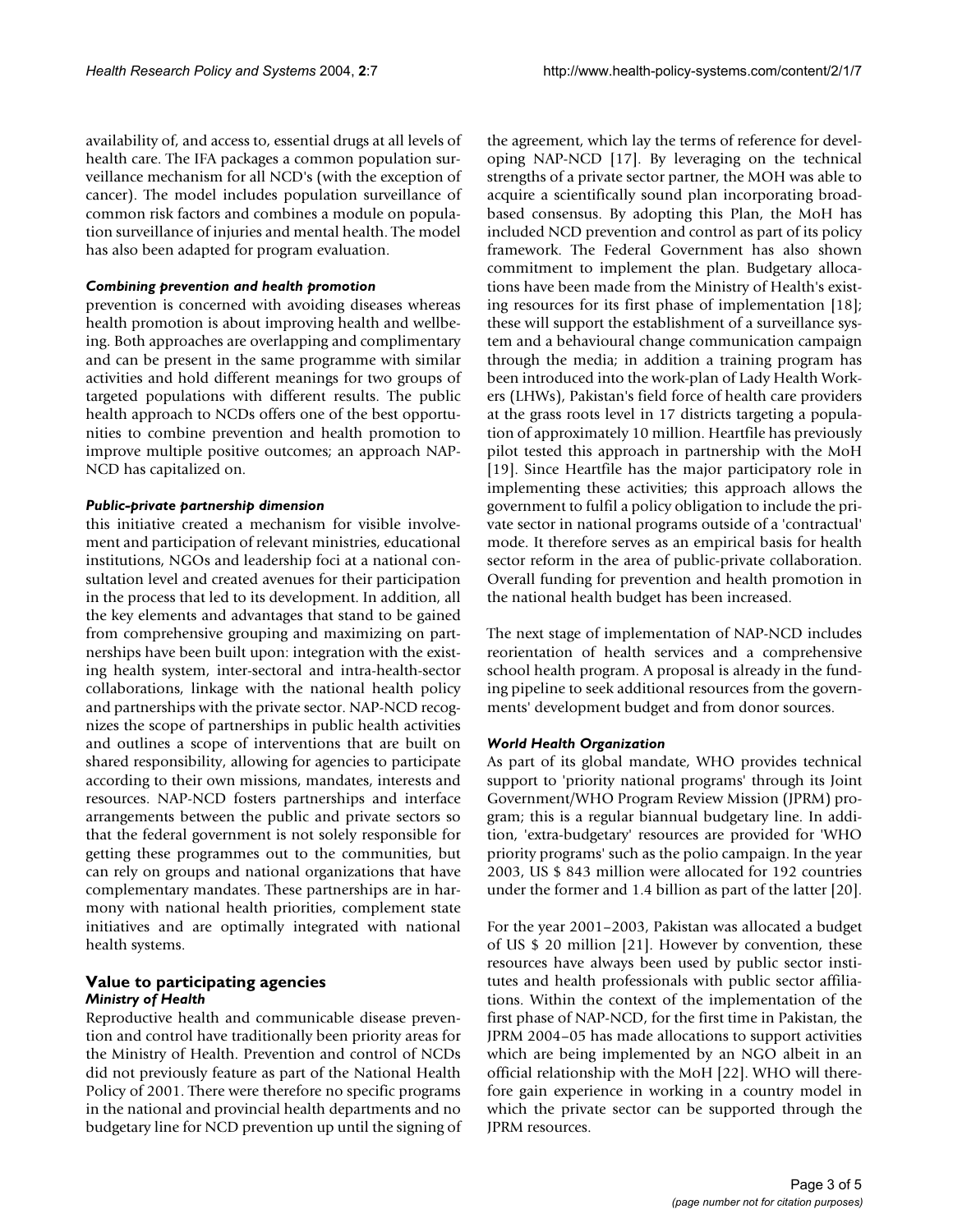#### *Heartfile*

Heartfile has been planning and implementing national media campaigns and community-based projects for cardiovascular disease prevention incorporating social marking approaches [23,24]. Although pilot activities have previously been conducted in partnership with the MoH; the NGO activities were previously not integrated with national programs. By partnering in this program, NGOs activities will contribute to the country's National Plans within the framework of priorities set by broad-based national consensus; will be implemented through existing structures and monitored through one evaluation mechanism. Its activities will therefore contribute to achieving national goals.

Currently, the NGO draws support from donor funds through 'project aid'. In future, the NGOs funding is likely to be compromised with shifting donor focus on 'programme aid', as part of which, donors provide funds through national budgets. Partnering in this program therefore contributes to sustainability of the NGO as this provides a mechanism for sustained funding.

#### **Limitations**

The ingredients in this public health strategy are sound; however there are several limitations of this approach. Firstly, it needs to be supported by a clear, strong and sustained political commitment; secondly, the successful implementation of this plan requires the setting up of appropriate infrastructure and public health workforce with adequate capacity for core public health functions. This has implications for the need to build capacity and related infrastructure as a parallel process.

The public-private partnership dimension of this plan emanates from within the overall 'development policy framework', which encourages private-sector participation in state activities. However it does have its own challenges. This experience therefore presents a clear imperative for addressing ethical, methodological, accountability, sustainability and governance issues in public-private and other multi-stakeholder arrangements [25-27].

#### **Implications for generalisability**

Useful lessons can be learnt from this experience both by developing countries and low resource settings that have NCD programs running and others that do not.

Most developing countries have limited capacity for NCD prevention and control [28]. There is limited experience with building 'integrated models' and 'partnerships' for NCD prevention suited to low resource situations. The Action Plan therefore serves as an empirical basis for an integrated approach to NCDs on one hand, and an experimental basis of health sector reform in the area of public-private collaboration on the other.

This example is also relevant to NGOs in other developing countries, who receive financial support from donors through project aid as it serves as an empirical basis for the integration of NGO activities with national plans and goals.

#### **Evaluation**

The desired impact of this intervention is positive change in population health behaviours; therefore its ultimate success can be judged by changes in population outcomes, which can only be assessed over a period of time. However the process evaluation framework of the Action Plan outlined in the IFA is modelled to access how the program achieves its effects and includes the evaluation resource inputs, description of activities and intermediate outcomes. A review of the Logical Framework Analysis of the Action Plan and the IFA has shown progress against many of the process indicators [29].

#### **Conclusions**

Notwithstanding that there are several limitations of this strategy, it does provide the empirical basis for an integrated response to NCD prevention and health promotion in a developing country setting. The IFA is an innovative tool, which helps to set country targets and defines integrated actions to meet those targets. However future efforts must also seek to integrate strategies with communicable disease control, particularly in areas where a life course approach is pursued; this will enable the development of sustainable public health systems for all disease. It is hoped that the findings from this program can be a basis for policy change.

#### **References**

- 1. World Health Organization: **The World Health Report 2002.** Geneva: World Health Organization; 2002.
- 2. World Health Organization: **The world health report 2001.** Geneva: World Health Organization; 2001.
- 3. **World Development Indicators 2001.** The World Bank, Washington; 2001.
- 4. Hyder AA, Morrow RH: **[Lost Healthy Life Years in Pakistan in](http://www.ncbi.nlm.nih.gov/entrez/query.fcgi?cmd=Retrieve&db=PubMed&dopt=Abstract&list_uids=10937003) [1990.](http://www.ncbi.nlm.nih.gov/entrez/query.fcgi?cmd=Retrieve&db=PubMed&dopt=Abstract&list_uids=10937003)** *Am J Public Health* 2000, **90(8):**1235-1240.
- 5. Federal Bureau of Statistics, Statistics Division: **Pakistan Demographic Survey 2001.** Islamabad, Pakistan: Government of Pakistan; 2003.
- 6. World Health Organization: **World Health Report 2000 – Health Systems:Improving Performance.** Geneva, Switzerland: World Health Organization; 2000.
- 7. Pakistan Medical Research Council: **National Health Survey of Pakistan 1990–94.** Islamabad, Pakistan: Pakistan Medical Research Council, Network Publication Service; 1998.
- 8. Shera AS, Rafique G, Khuwaja IA, Ara J, Baqai S, King H: **[Pakistan](http://www.ncbi.nlm.nih.gov/entrez/query.fcgi?cmd=Retrieve&db=PubMed&dopt=Abstract&list_uids=8750223) [National Diabetes Survey: prevalence of glucose intolerance](http://www.ncbi.nlm.nih.gov/entrez/query.fcgi?cmd=Retrieve&db=PubMed&dopt=Abstract&list_uids=8750223) [and associated factors in Shikarpur, Sindh province.](http://www.ncbi.nlm.nih.gov/entrez/query.fcgi?cmd=Retrieve&db=PubMed&dopt=Abstract&list_uids=8750223)** *Diabet Med* 1995, **12(12):**1116-1121.
- 9. Pakistan Medical Research Council: **Pakistan Health Education Survey (ISBN: 969-499-003-3 [pbk]).** Islamabad, Pakistan: Pakistan Medical Research Council; 2003.